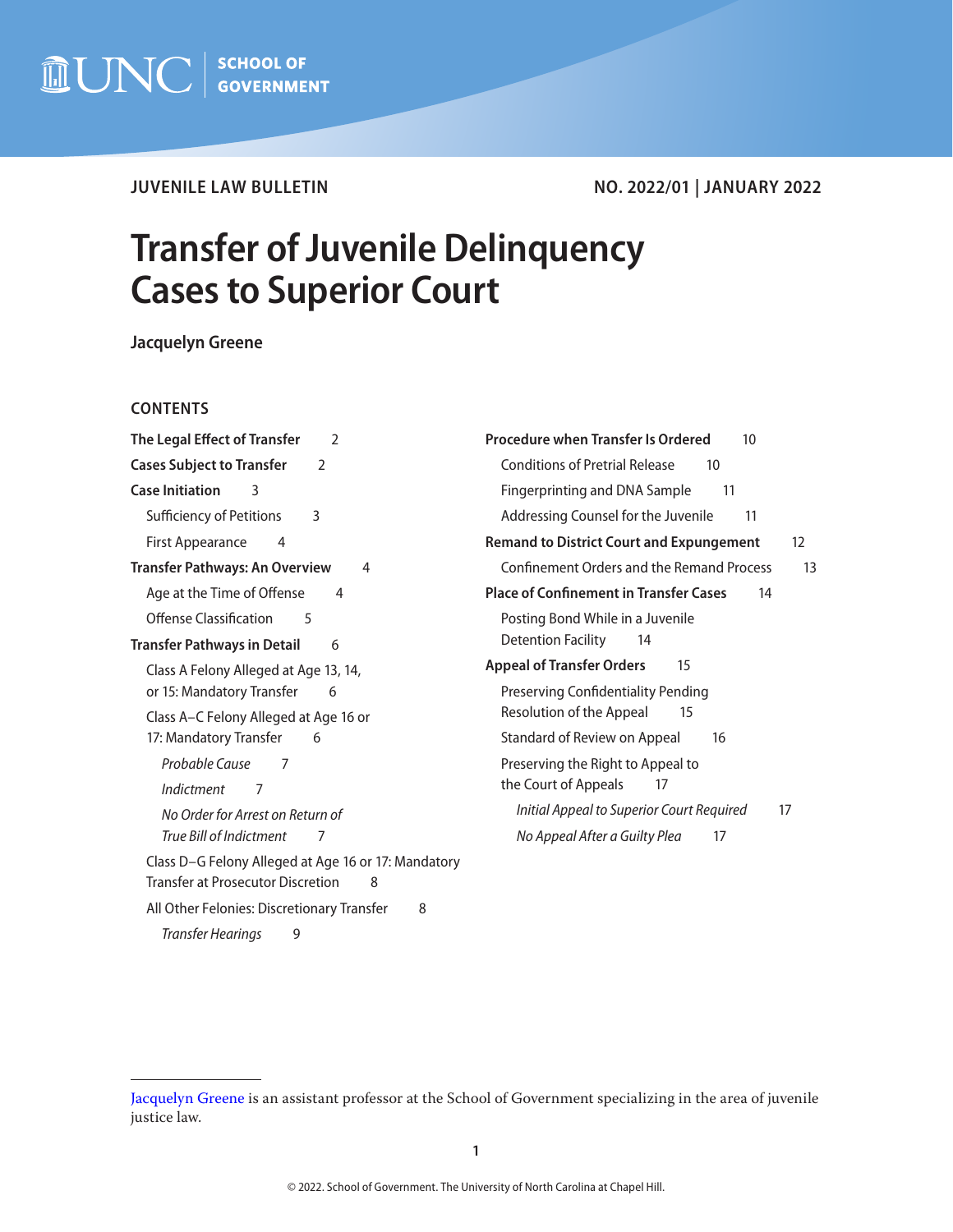<span id="page-1-0"></span>North Carolina law allows, and sometimes requires, certain juvenile delinquency cases to be transferred to superior court for trial in the criminal system. Whether a juvenile case is subject to transfer and how a case subject to transfer is transferred depends on the age of the juvenile at the time of the offense and the offense that is charged. This bulletin describes the transfer process, from case origination through appeal of a transfer order.

# **The Legal Effect of Transfer**

Article 22 of Chapter 7B of the North Carolina General Statutes (hereinafter G.S.) establishes a procedure to move certain matters that begin under the original jurisdiction of the district court as juvenile delinquency cases to the jurisdiction of the superior court "for trial as in the case of adults."1 These cases begin under juvenile jurisdiction and, following the procedure provided in the Juvenile Code, shift to become criminal matters under the jurisdiction of superior court. The young people who are subject to these proceedings begin as juveniles who are alleged to be delinquent and then become defendants in criminal proceedings. Once these matters are under the jurisdiction of the superior court, they are indistinguishable from other criminal proceedings.2

In 1965, the United States Court of Appeals held that the determination of transfer is "critically important."3 That importance was reinforced by the U.S. Supreme Court the very next year when, referring to the transfer of a case to criminal court, the Supreme Court stated, "[T]here is no place in our system of law for reaching a result of such tremendous consequences without ceremony—without hearing, without effective assistance of counsel, without a statement of reasons."4

The Juvenile Code provides for varying procedures to transfer a case to superior court. However, no matter how the transfer occurs, the legal effect is the same. The juvenile becomes subject to prosecution under the criminal law and faces the possibility of a criminal conviction, a criminal record, and incarceration in the state prison system.

## **Cases Subject to Transfer**

The Juvenile Code allows transfer of cases in which a felony is alleged to have occurred when the juvenile was 13 or older.5 A subset of those cases *must* be transferred to superior court. That subset includes cases in which

- a Class A felony is alleged to have been committed at age 13 or older $^{\rm 6}$  and
- a Class B1–C felony is alleged to have been committed at age 16 or  $17<sup>7</sup>$

<sup>1.</sup> G.S. 7B-2200, -2200.5.

<sup>2.</sup> There is a right to an interlocutory appeal of any order transferring jurisdiction to superior court under G.S. 7B-2603. This is the one legal component of a case that is transferred that differs from the criminal law once the superior court obtains jurisdiction. There is nothing that distinguishes a transferred case from any other criminal case after the transfer order is upheld following such an appeal.

<sup>3.</sup> Black v. United States, 355 F.2d 104 (D.C. Cir. 1965).

<sup>4.</sup> Kent v. United States, 383 U.S. 541, 554 (1966). 5. G.S. 7B-2200, -2200.5.

<sup>6.</sup> G.S. 7B-2200, -2200.5(a). 7. G.S. 7B-2200.5(a), (a1).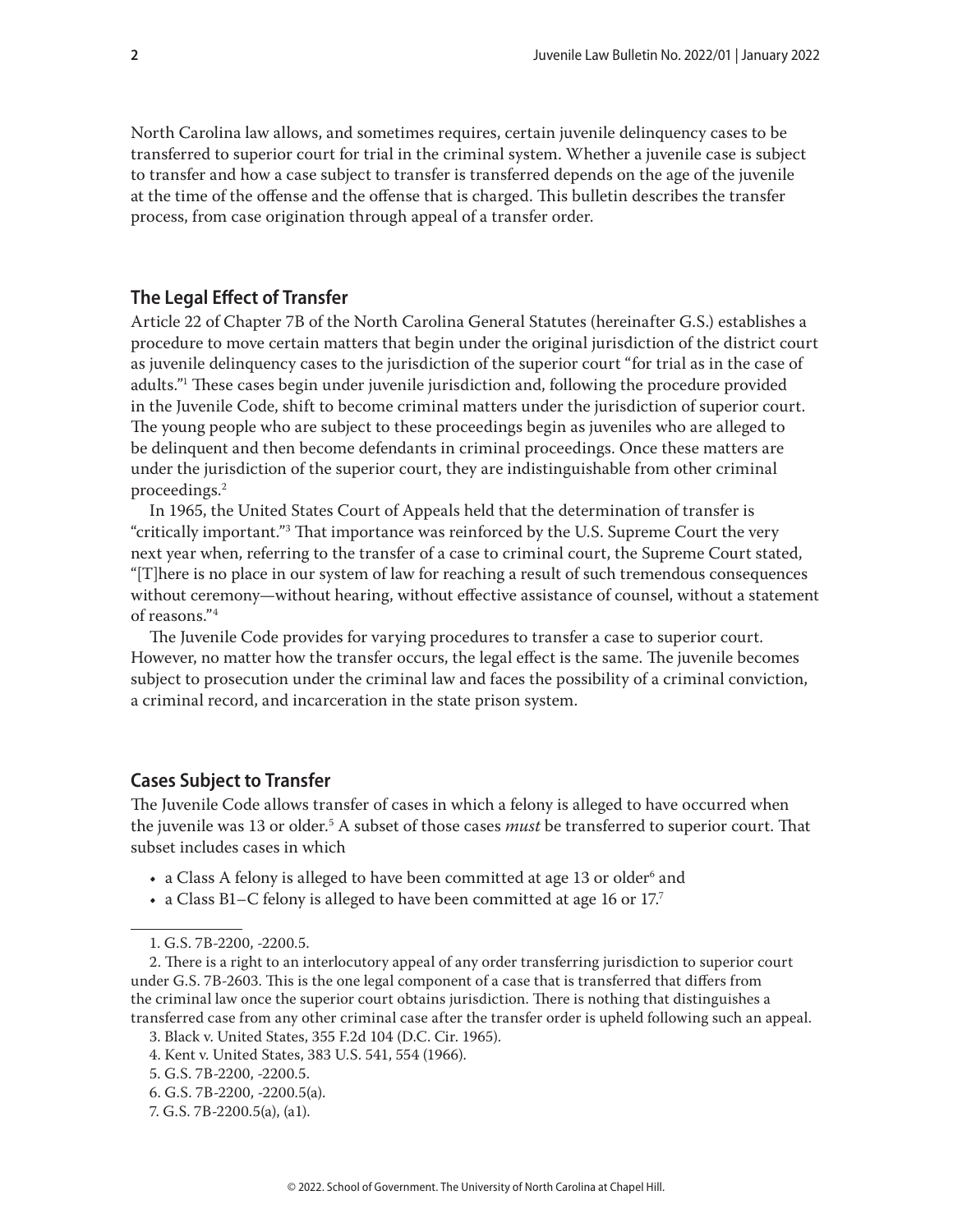<span id="page-2-0"></span>In addition, a case in which any Class D–G felony is alleged to have been committed at age 16 or 17 must be transferred unless the prosecutor chooses to retain the case as a juvenile matter.<sup>8</sup>

## **Case Initiation**

District court has exclusive, original subject matter jurisdiction of juvenile matters, including most felonies alleged to have been committed by juveniles.9 These cases must be initiated the way all juvenile cases are initiated: via the filing of a petition.10 The superior court may obtain subject matter jurisdiction over a matter that is originally subject to juvenile jurisdiction only after it is transferred from the district court according to the procedure prescribed by statute.<sup>11</sup>

#### **Sufficiency of Petitions**

A juvenile petition "serves essentially the same function as an indictment in a felony prosecution and is subject to the same requirement that it aver every element of a criminal offense, with sufficient specificity that the accused is clearly apprised of the conduct for which he is being charged."12 Fatal defects in a juvenile petition are jurisdictional.13 Therefore, the juvenile petition must include facts that support every element of all charged offenses with sufficient precision to clearly apprise the juvenile of the conduct that is the subject of the accusation.14

At the same time, it is not necessary for the petition to include every offense that may be pursued after the case is transferred. Under G.S. 7B-2203(c),

[w]hen the case is transferred to superior court, the superior court has jurisdiction over that felony, any offense based on the same act or transaction or on a series of acts or transactions connected together or constituting parts of a single scheme or plan of that felony, and any greater or lesser included offense of that felony.

The North Carolina Court of Appeals relied on this statute to hold that a conviction of conspiracy to commit armed robbery following transfer of a case was proper, despite the fact that the case included two juvenile petitions that alleged only murder and attempted armed robbery.15 The court held that because the conspiracy charge was transactionally related to the

- 12. *In re* Griffin, 162 N.C. App. 487, 493 (2004).
- 13. *In re* S.R.S., 180 N.C. App. 151, 153 (2006).
- 14. State v. Jordan, 75 N.C. App. 637, 639 (1985).
- 15. State v. Jackson, 165 N.C. App. 763 (2004).

<sup>8.</sup> G.S. 7B-2200.5(a1).

<sup>9.</sup> G.S. 7B-1601. *But see* G.S. 7B-1501(7)b (no juvenile jurisdiction for violations of Chapter 20 of the General Statutes when they are alleged to have been committed at ages 16 or 17); G.S. 7B-1604(b) (no juvenile jurisdiction over any offense committed by a juvenile when that juvenile has been convicted previously in criminal court for any offense other than a misdemeanor or infraction motor-vehicle-law violation, other than an offense that involved impaired driving); G.S. 7B-1501(17) (youth under the age of 18 who are married, emancipated, or members of the armed forces are excluded from the statutory definition of *juvenile* and are therefore excluded from juvenile jurisdiction). Cases that fall under any of these exceptions correctly begin as criminal matters.

<sup>10.</sup> G.S. 7B-1804.

<sup>11.</sup> State v. Dellinger, 343 N.C. 93, 95 (1996).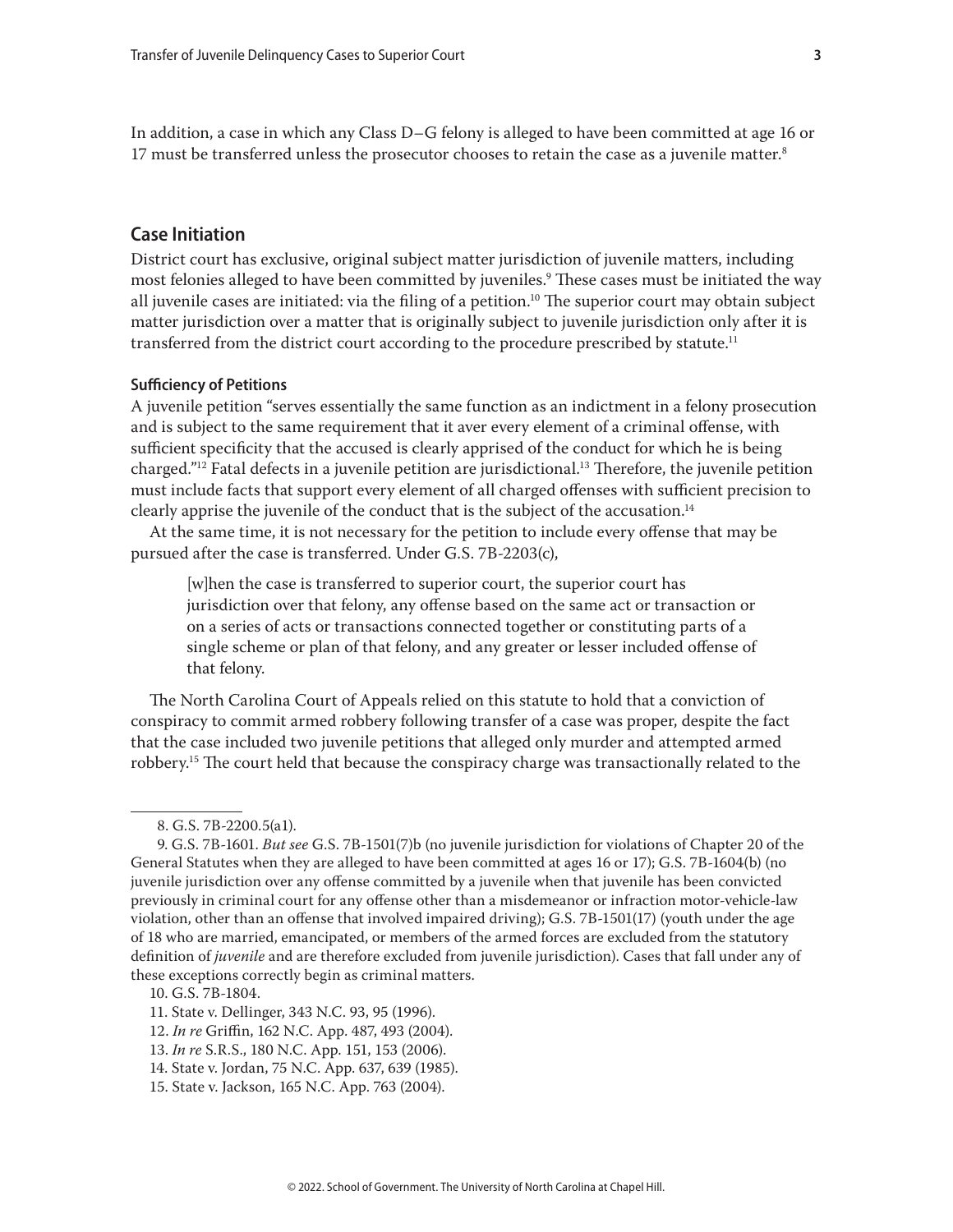<span id="page-3-0"></span>transferred armed robbery charge, the superior court also had jurisdiction over the conspiracy offense. It was proper to obtain an indictment of and conviction on the related charge after transfer, despite its never being alleged in a juvenile petition.

Putting these pieces of law together, it is clear that a juvenile petition must be filed to initiate a case subject to transfer. That petition must allege at least one felony that is subject to transfer with sufficient specificity to provide notice to the juvenile of the behavior that is the basis for the charge. At the same time, the petition does not have to include every related offense that may be pursued following transfer. Related offenses can be added after transfer, as long as they are based on the same act or transaction, or on a series of acts or transactions connected together or constituting parts of a single scheme or plan of the felony alleged in the petition and subsequently transferred. Related offenses also include any greater or lesser included offenses of the felony that is alleged in the petition and subsequently transferred.

#### **First Appearance**

A first appearance must be held in accordance with the Juvenile Code in all cases that are subject to transfer. The Juvenile Code mandates a first appearance *within ten days* of the filing of a delinquency petition for all felony allegations.16 The first appearance is required to be held sooner, at the initial secure or nonsecure custody hearing, if the youth is being held in secure or nonsecure custody.17

The court must accomplish four things at the first appearance:

- 1. It must inform the juvenile of the allegations in the petition.
- 2. It must determine whether the juvenile has retained counsel or been assigned counsel, appointing counsel if the juvenile is not yet represented.
- 3. It must inform the juvenile of the date of the probable cause hearing, if such a hearing is required.
- 4. It must inform the juvenile's parent, guardian, or custodian that the parent, guardian, or custodian must attend all hearings in the proceeding and can be held in contempt of court for failure to attend.<sup>18</sup>

## **Transfer Pathways: An Overview**

The Juvenile Code provides three different procedures that can, and sometimes must, be used to transfer a case. The two critical factors that determine which procedure or procedures to use are (1) age at time of the offense and (2) offense classification.

#### **Age at the Time of Offense**

Both G.S. 7B-2200 and G.S. 7B-2200.5, the statutes that provide transfer procedures, are grounded in the age that the juvenile was "at the time the juvenile allegedly committed an offense." Age at the time of the offense is foundational to establishing

<sup>16.</sup> G.S. 7B-1808(a).

<sup>17.</sup> *Id*; s*ee also* G.S. 7B-1906 (requiring an initial secure custody hearing within five calendar days of an initial remand to secure custody and within seven calendar days of an initial remand to nonsecure custody).

<sup>18.</sup> G.S. 7B-1808(b).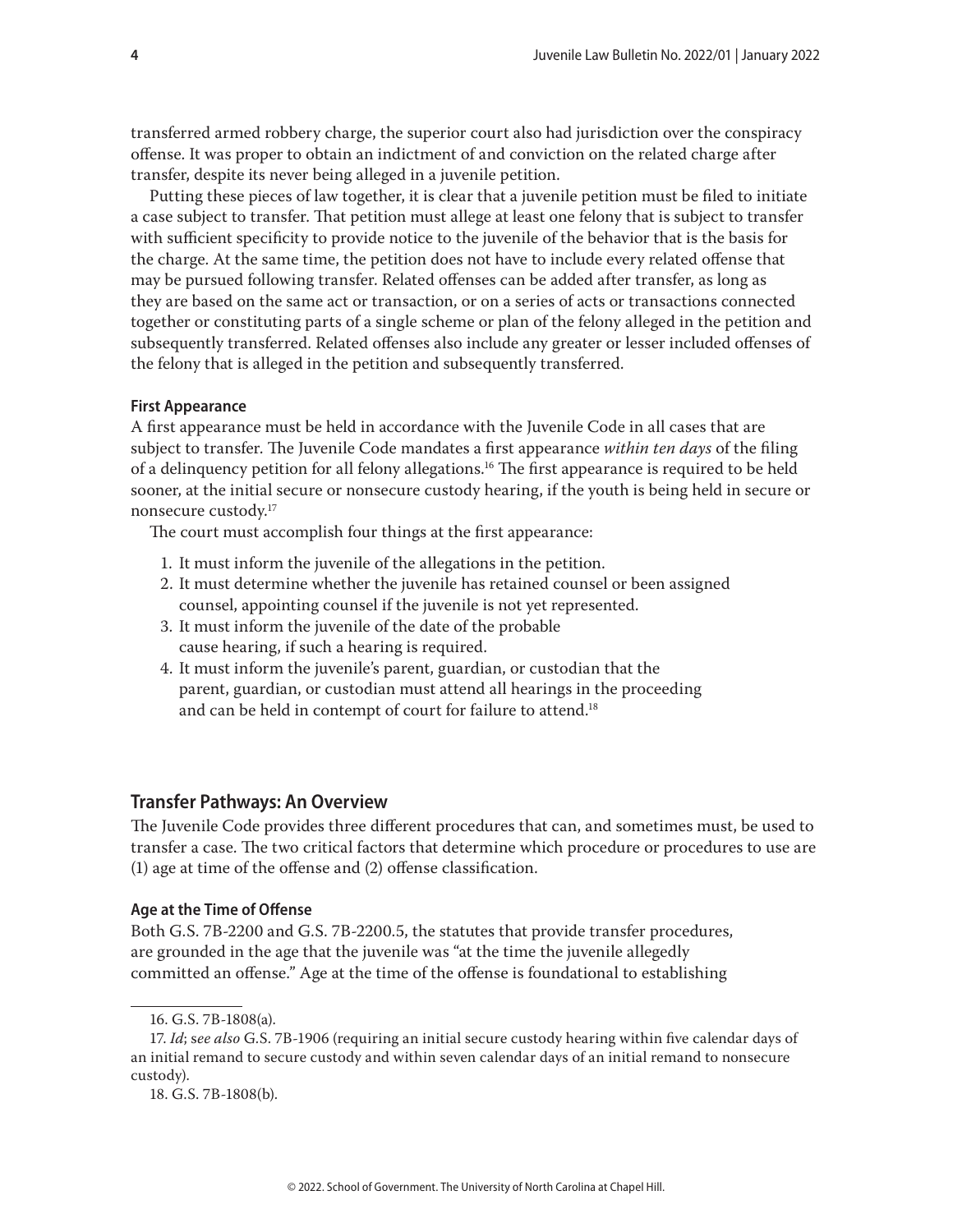| Age at<br><b>Offense</b> | Felony<br>Classification | <b>Transfer Mechanism</b>                                                                                      | Mandatory?                                             |
|--------------------------|--------------------------|----------------------------------------------------------------------------------------------------------------|--------------------------------------------------------|
| $13 - 15$                | A                        | Finding of probable cause <sup>a</sup>                                                                         | Yesb                                                   |
|                          | $B1-I$                   | Finding of probable cause, motion for transfer, and judicial<br>determination at transfer hearing <sup>c</sup> | No <sup>d</sup>                                        |
| 16, 17                   | $A-C$                    | Finding of probable cause or return of an indictment <sup>e</sup>                                              | Yesf                                                   |
|                          | $D-G$                    | Finding of probable cause or return of an indictment <sup>9</sup>                                              | Only if prosecutor<br>chooses to transfer <sup>h</sup> |
|                          | $H-I$                    | Finding of probable cause, motion for transfer, and judicial<br>determination at transfer hearing.             | No <sup>j</sup>                                        |
| a. G.S. 7B-2200.         |                          | f. $Id.$                                                                                                       |                                                        |
| $b.$ <i>Id.</i>          |                          | $q.$ <i>Id.</i>                                                                                                |                                                        |
| c. G.S. 7B-2200, -2203.  |                          | h. G.S. 7B-2200.5(a1).                                                                                         |                                                        |
| $d.$ <i>Id.</i>          |                          | i. G.S. 7B-2200.5(b), -2203.                                                                                   |                                                        |
| e. G.S. 7B-2200.5(a).    |                          | $i$ . Id.                                                                                                      |                                                        |

<span id="page-4-0"></span>**Table 1. Transfer Mechanisms by Age at Offense and Felony Classification**

subject matter jurisdiction.<sup>19</sup> In addition, the court only has jurisdiction to transfer cases to superior court if they meet the various age requirements laid out in the Juvenile Code. It is therefore critical that age at offense is precisely known.

A juvenile's age is based on the "birthday rule."20 Youth become the next chronological age on the first second of their date of birth, regardless of the time of day that the actual birth occurred. Age must be measured chronologically, and not developmentally, for determining a juvenile's age at offense.21

## **Offense Classification**

Determining the correct procedure to follow for transfer depends on both the age at the time of offense and on the offense classification. For example, every case with a Class A felony alleged to have been committed at age 13 or older is subject to mandatory transfer.<sup>22</sup> However, as described below, the mechanism that triggers transfer varies, depending on the age at the time of the offense. There is significant variation in how cases that include Class B1–I felonies can and sometimes must be transferred, depending on age at the time of the offense. Table 1 provides an overview of this variation, as well as which combinations of age at offense and offense classification are subject to mandatory transfer.

There is no need to use multiple transfer mechanisms if a case includes felonies that have varying transfer procedures. This is because G.S. 7B-2203(c) provides that the superior court obtains jurisdiction over all related offenses when one felony in the case is transferred. Therefore, only one transfer mechanism per case should be used.<sup>23</sup>

<sup>19.</sup> State v. Collins, 245 N.C. App. 478 (2016).

<sup>20.</sup> *In re* Robinson, 120 N.C. App. 874, 877 (1995).

<sup>21.</sup> *In re* Wright, 137 N.C. App. 104, 111 (2000).

<sup>22.</sup> G.S. 7B-2200, -2200.5(a).

<sup>23.</sup> *See In re* Ford, 49 N.C. App. 680 (1980) (affirming transfer of breaking and entering

charges on transfer of murder charge). For a fuller discussion of this topic, see Jacquelyn Greene,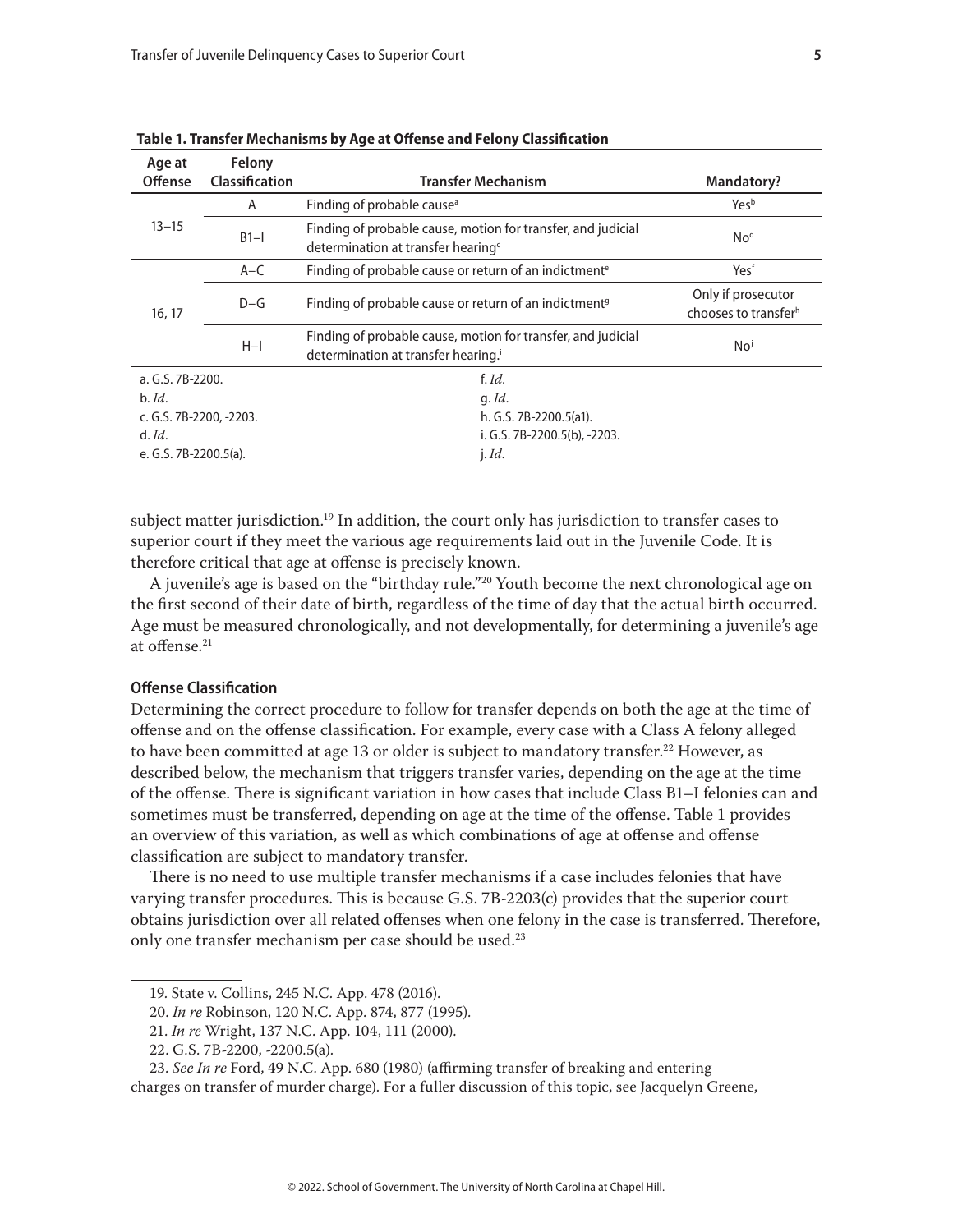# <span id="page-5-0"></span>**Transfer Pathways in Detail**

## **Class A Felony Alleged at Age 13, 14, or 15: Mandatory Transfer**

Transfer of a case that includes a Class A felony alleged to have been committed at ages 13, 14, or 15 is required, following notice and a finding of probable cause for the Class A felony.24 Under G.S. 7B-2202(a), the probable cause hearing must be held within *fifteen days* of the first appearance unless the hearing is continued for good cause. The hearing must be conducted in accordance with the requirements of G.S. 7B-2202, unless the juvenile waives in writing the right to the hearing and stipulates to a finding of probable cause.25 Once probable cause is found, the court must transfer the case. The court does not have discretion, and there is no transfer hearing. Form AOC-J-343, Juvenile Order—Probable Cause Hearing, should be used to order the transfer in this circumstance.<sup>26</sup>

Mandatory transfer of Class A felonies became law in 1979 when a new Juvenile Code was enacted in North Carolina.<sup>27</sup> That law required that all capital offenses committed at age 14 or older be transferred to superior court, following a finding of probable cause.<sup>28</sup> The statute was amended to replace "capital offense" with "Class A felony" in 1991.<sup>29</sup> The legislature lowered the age at offense to 13 in 1994.<sup>30</sup> While North Carolina's appellate courts have never explicitly ruled on the constitutionality of a mandatory transfer statute, several cases that were transferred to superior court pursuant to the mandatory transfer statute have been upheld by the North Carolina Court of Appeals.31

#### **Class A–C Felony Alleged at Age 16 or 17: Mandatory Transfer**

Transfer of a case in which a Class A–C felony is alleged to have been committed at age 16 or 17 is also always required.<sup>32</sup> Transfer must be ordered by the court after either

- 1. a finding of probable cause on the Class A–C felony33 or
- 2. the return of an indictment on the Class A–C felony.34

*All Related Charges Are Transferred When One Felony in a Delinquency Case Is Transferred*, On the Civil Side, UNC Sch. of Gov't Blog (Feb. 25, 2020), [https://civil.sog.unc.edu/all-related-charges](https://civil.sog.unc.edu/all-related-charges-are-transferred-when-one-felony-in-a-delinquency-case-is-transferred/) [-are-transferred-when-one-felony-in-a-delinquency-case-is-transferred/](https://civil.sog.unc.edu/all-related-charges-are-transferred-when-one-felony-in-a-delinquency-case-is-transferred/).

24. G.S. 7B-2200.

25. G.S. 7B-2202(d).

26. Form AOC-J-343 is available at [https://www.nccourts.gov/assets/documents/forms/j343\\_0.pdf?0PL](https://www.nccourts.gov/assets/documents/forms/j343_0.pdf?0PL0PsHoeMTTfWoqkqsluNf3MqOiQduw) [0PsHoeMTTfWoqkqsluNf3MqOiQduw](https://www.nccourts.gov/assets/documents/forms/j343_0.pdf?0PL0PsHoeMTTfWoqkqsluNf3MqOiQduw) (last visited September 30, 2021).

27. G.S. 7A-557 (1980) (recodified as G.S. 7A-608 (1992)(replacing capital offense with Class A felony) and G.S. 7B-2200).

28. G.S. 7A-557 (1980).

29. S.L. 1991-842 (recodifying the statute at G.S. 7A-608).

30. S.L. 1994-22es, § 25.

31. *See, e.g., In re* Ford, 49 N.C. App. 680 (1980) (affirming transfer of murder and breaking and entering charges pursuant to mandatory transfer statute); *In re* K.R.B., 134 N.C. App. 328 (1999) (affirming transfer of first-degree murder charge pursuant to mandatory transfer statute); State v. Brooks, 148 N.C. App. 191 (2001) (affirming transfer of first-degree murder charge pursuant to mandatory transfer statute).

32. G.S. 7B-2200.5(a).

33. G.S. 7B-2200.5(a)(2).

34. G.S. 7B-2200.5(a)(1).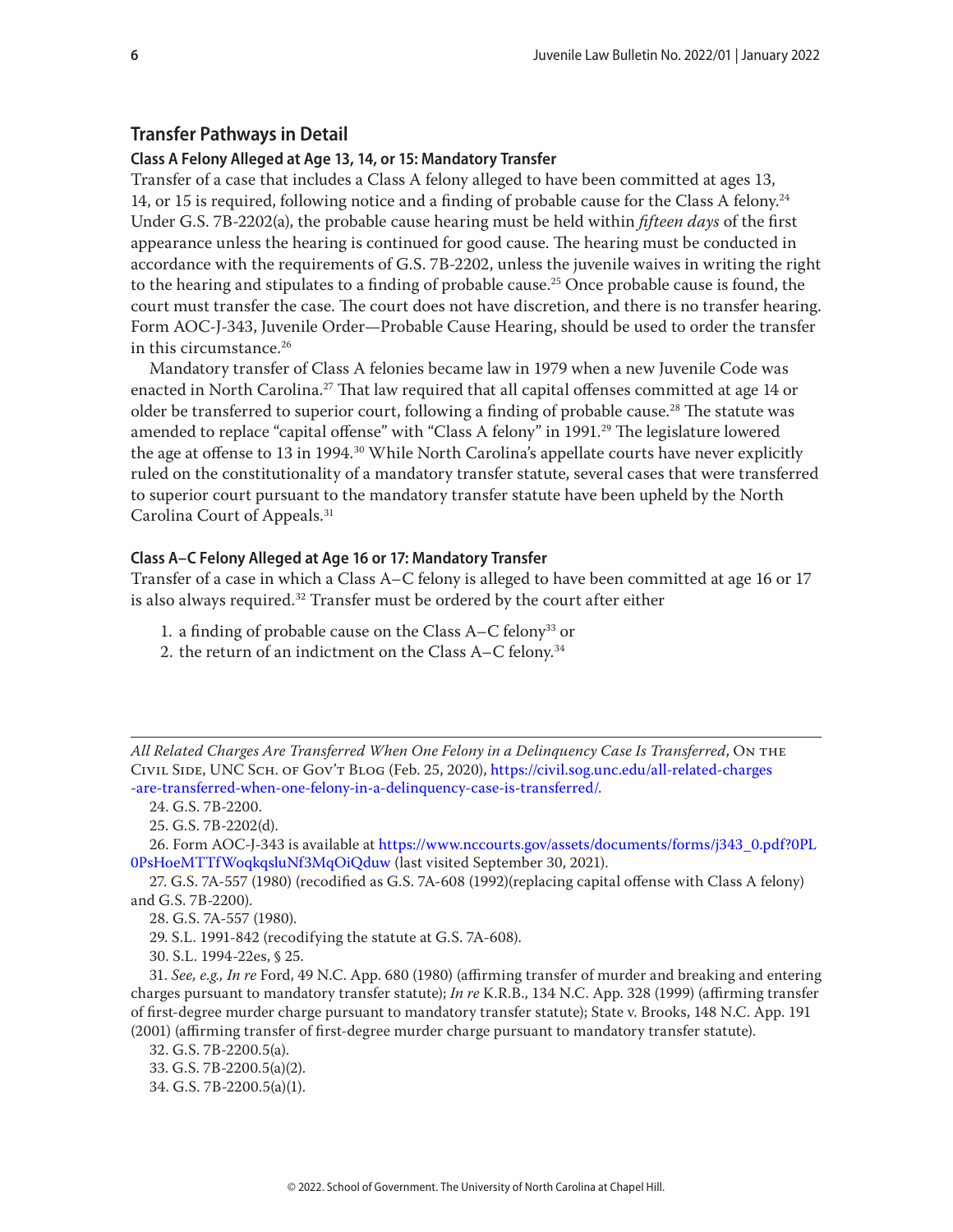#### <span id="page-6-0"></span>*Probable Cause*

The prosecutor may choose to pursue a finding of probable cause to trigger transfer of a case in which a Class A–C felony is alleged to have been committed by a juvenile at age 16 or 17. The juvenile must be provided notice,<sup>35</sup> and a probable cause hearing must be conducted within *ninety days* of the juvenile's first appearance.<sup>36</sup> The hearing may be continued for good cause.<sup>37</sup> The hearing must be conducted in accordance with the requirements of G.S. 7B-2202, unless the juvenile waives in writing the right to the hearing and stipulates to a finding of probable cause.<sup>38</sup> The form AOC-J-343, Juvenile Order—Probable Cause Hearing, should be used to order transfer in these cases, following a finding of probable cause. There is no transfer hearing.

## *Indictment*

Alternatively, the prosecutor may choose to trigger mandatory transfer of cases in which Class A–C felonies are alleged to have occurred at age 16 or 17 through the return of a true bill of indictment. G.S. 7B-2200.5(a)(1) requires that notice be given to the juvenile and that the district court make a finding that a bill of indictment has been returned charging a felony subject to mandatory transfer. The form AOC-J-444, Juvenile Order—Transfer After Bill of Indictment, should be used to order transfer under these circumstances.<sup>39</sup>

There are no statutes directing when charges may be submitted to the grand jury in a case subject to transfer, how the returned indictment should be provided to the district court, or whether the returned indictment is confidential prior to the transfer. The absence of such provisions raises significant questions about how to implement this process. Thus, localities have been left to develop their own implementation processes.<sup>40</sup> There is no transfer hearing.

#### *No Order for Arrest on Return of True Bill of Indictment*

An order for arrest *should not be issued* when a true bill of indictment is returned related to a matter that is under juvenile jurisdiction. This will be true for every case that is being transferred as a result of the indictment. Because the district court must make a finding and order the transfer, the case remains under juvenile jurisdiction at the same time that there is an indictment. While juveniles may be taken into temporary custody and ordered into secure custody, they may not be arrested.<sup>41</sup> Therefore, an order of arrest should not be generated when an indictment is returned in a case that has not yet been transferred by the district court.<sup>42</sup>

39. Form AOC-J-444 is available at [https://www.nccourts.gov/assets/documents/forms/j444](https://www.nccourts.gov/assets/documents/forms/j444.pdf?3yV2sh27hpytmQwmPfeL_hBhba2tXHOP) [.pdf?3yV2sh27hpytmQwmPfeL\\_hBhba2tXHOP](https://www.nccourts.gov/assets/documents/forms/j444.pdf?3yV2sh27hpytmQwmPfeL_hBhba2tXHOP) (last visited September 30, 2021).

40. For more detail on the procedural gaps, see Jacquelyn Greene, *The Indictment Process and Juvenile Transfer*, On the Civil Side, UNC Sch. of Gov't Blog (Jan. 28, 2020), [https://civil.sog.unc.edu](https://civil.sog.unc.edu/the-indictment-process-and-juvenile-transfer/) [/the-indictment-process-and-juvenile-transfer/](https://civil.sog.unc.edu/the-indictment-process-and-juvenile-transfer/).

42. This is reflected in the note to the court on the first page of the form AOC-CR-215, Notice of Return of Bill of Indictment, [https://www.nccourts.gov/assets/documents/forms/cr215.pdf?NnLfOq7O](https://www.nccourts.gov/assets/documents/forms/cr215.pdf?NnLfOq7Ov9dC7jFkwsEK1vgUoP8tANgZ) [v9dC7jFkwsEK1vgUoP8tANgZ](https://www.nccourts.gov/assets/documents/forms/cr215.pdf?NnLfOq7Ov9dC7jFkwsEK1vgUoP8tANgZ) ("An Order for Arrest shall *not* be issued for an indicted juvenile whose case began in juvenile court and for which the district court has not yet entered an order for transfer to superior court pursuant to G.S. 7B-2200 or G.S. 7B-2200.5(a)(1).").

<sup>35.</sup> G.S. 7B-2200.5(a)(2).

<sup>36.</sup> G.S. 7B-2200.5(c).

<sup>37.</sup> *Id*.

<sup>38.</sup> G.S. 7B-2202(d).

<sup>41.</sup> *See* G.S. 7B art. 19.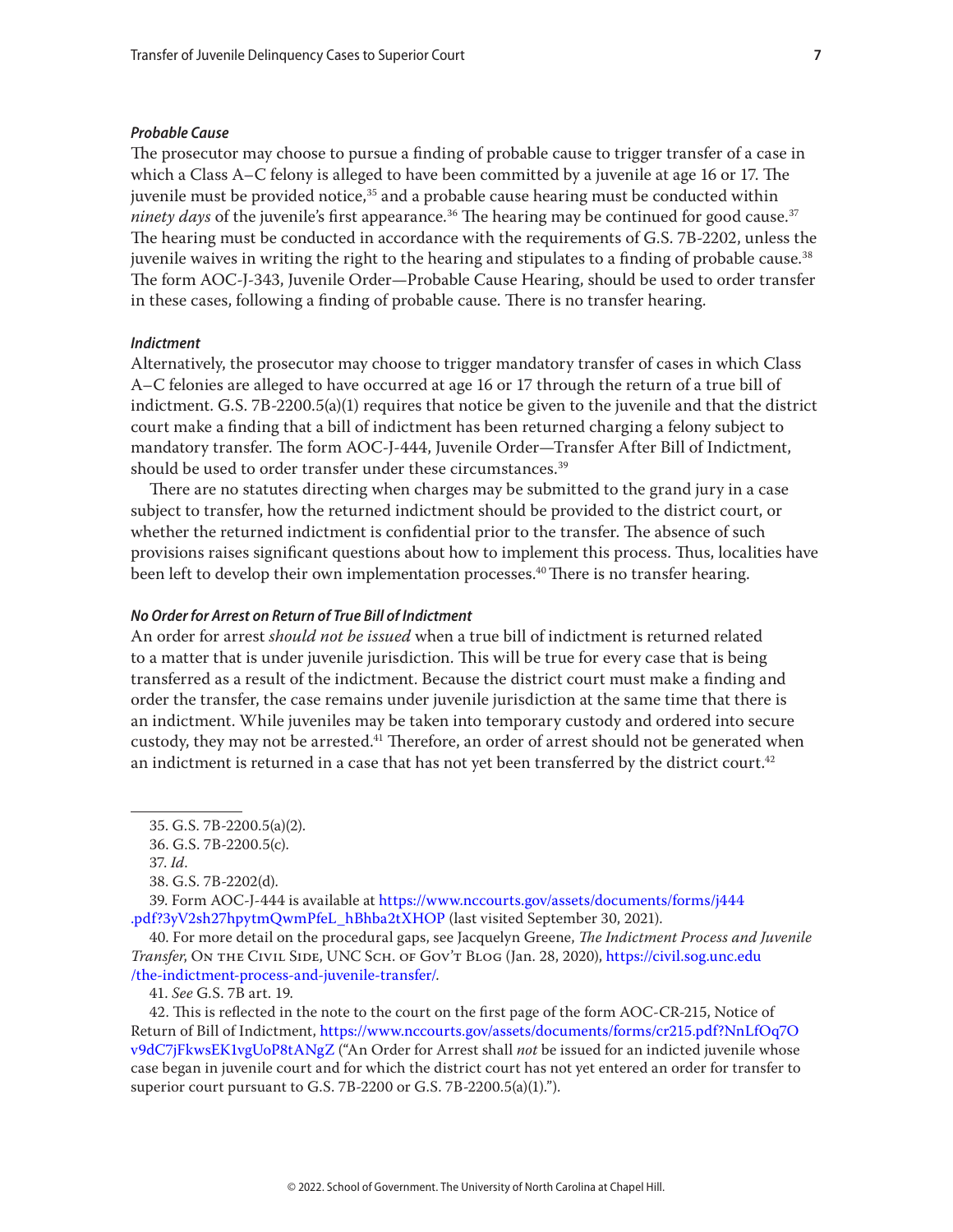#### <span id="page-7-0"></span>**Class D–G Felony Alleged at Age 16 or 17: Mandatory Transfer at Prosecutor Discretion**

The Juvenile Justice Reinvestment Act, which brought most offenses committed at ages 16 and 17 under juvenile jurisdiction, included Class D–G felonies in the mandatory transfer structure described above for Class A–C felonies committed at ages 16 and 17.43 However, Session Law 2021-123 enacted prosecutorial discretion to use that mandatory transfer structure for Class D–G felonies.44 Beginning with offenses committed on or after December 1, 2021, the prosecutor may decline to transfer a case in which the most serious offense is a Class D–G felony committed at age 16 or 17.45 If the prosecutor exercises this discretion, the matter remains in juvenile court following a finding of probable cause.<sup>46</sup> The prosecutor may reconsider and choose to transfer the matter at any time before adjudication.<sup>47</sup>

If the prosecutor chooses to pursue transfer, transfer is mandatory under the same pathways described above for Class A–C felonies alleged to have been committed at age 16 or 17 (either following a finding of probable cause or the return of an indictment).

#### **All Other Felonies: Discretionary Transfer**

Cases are subject to discretionary transfer when they include felonies committed at age 13 or older and do not include any of the above-described felonies subject to mandatory transfer. This includes

- Class B1–I felonies committed at ages 13–15 and
- Class H and I felonies committed at ages 16 and 17.

Discretionary transfer follows a three-step process:

- 1. a finding of probable cause;
- 2. a motion by the prosecutor, juvenile's attorney, or court to transfer; and
- 3. a transfer hearing at which the court determines whether to transfer the case.

The probable cause hearing in these matters must be conducted within *fifteen days* of the juvenile's first appearance.<sup>48</sup> The hearing may be continued for good cause.<sup>49</sup> Probable cause can be found as a result of evidence presented at the hearing or as a result of the juvenile's written waiver of the hearing and stipulation to the finding.<sup>50</sup>

If probable cause is found, the prosecutor, the juvenile's attorney, or the court may move to transfer the case. Once the motion is made, the court may proceed to a transfer hearing or set a date for a transfer hearing.<sup>51</sup> If the juvenile does not receive notice of intent to seek transfer at least five days before the probable cause hearing, the court must continue the transfer hearing at the request of the juvenile.<sup>52</sup>

43. S.L. 2017-57, § 16D.4.(e). 44. S.L. 2021-123, § 4. 45. G.S. 7B-2200.5(a1). 46. *Id*. 47. *Id*. 48. G.S. 7B-2202(a). 49. *Id*. 50. G.S. 7B-2202(c), (d). 51. G.S. 7B-2202(e). 52. *Id*.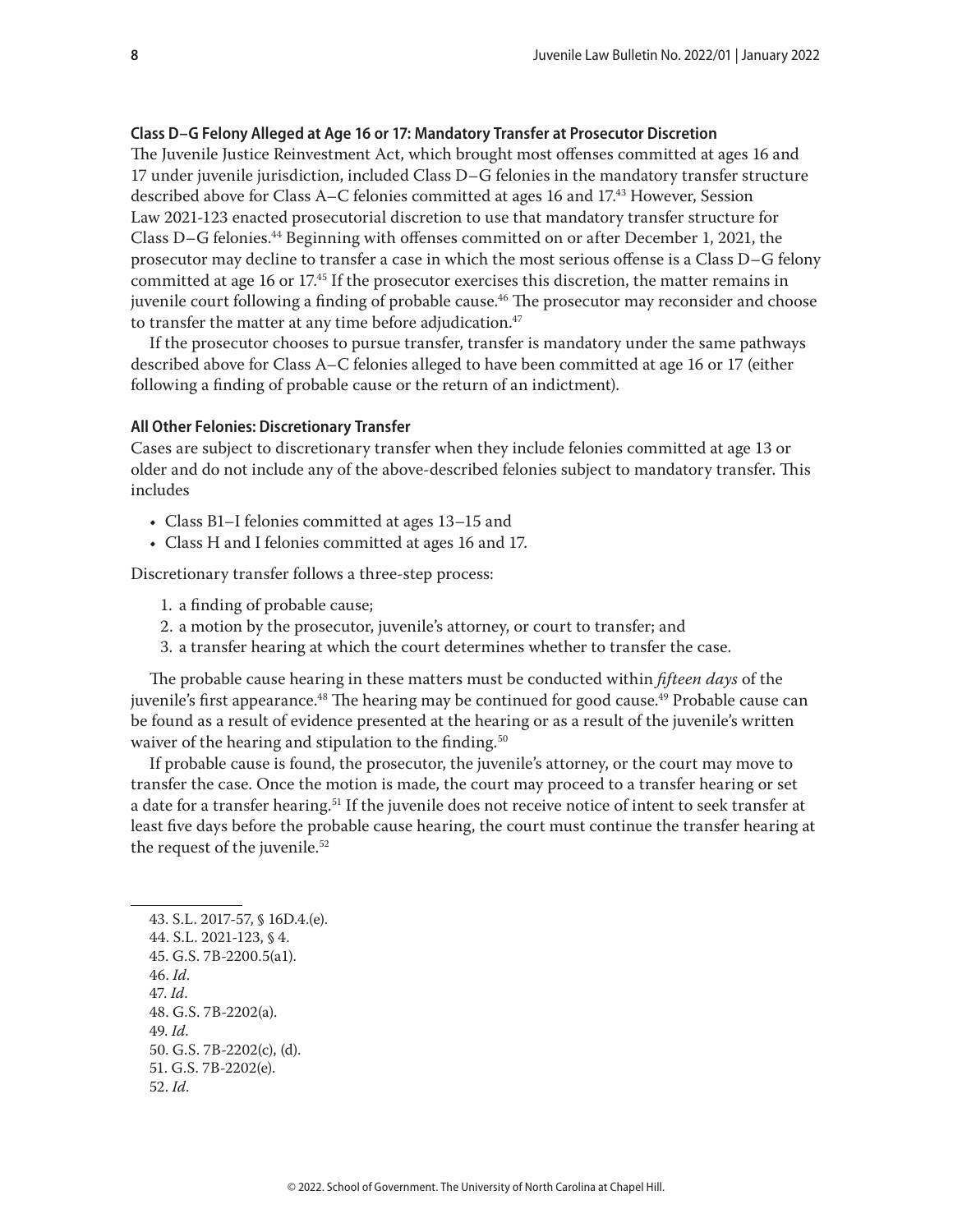#### <span id="page-8-0"></span>*Transfer Hearings*

Both the prosecutor and the juvenile have the right to present evidence at the transfer hearing. The juvenile's attorney is expressly permitted to examine any records that the court may consider in making the transfer determination, including court and probation records.<sup>53</sup> The district court is statutorily required to (1) determine whether the protection of the public and the needs of the juvenile will be served by transfer of the case and (2) consider eight specified factors.<sup>54</sup>

The eight factors that must be considered are

- 1. the juvenile's age;
- 2. the juvenile's maturity;
- 3. the juvenile's intellectual functioning;
- 4. the juvenile's prior record;
- 5. prior attempts to rehabilitate the juvenile;
- 6. facilities or programs available to the court while it will retain juvenile jurisdiction over the matter and the likelihood that the juvenile would benefit from treatment or rehabilitative efforts;
- 7. whether the alleged offense was committed in an aggressive, violent, premeditated, or willful manner; and
- 8. the seriousness of the offense and whether the protection of the public requires that the juvenile be prosecuted as an adult.<sup>55</sup>

While the court must consider all eight of these factors, the transfer order does not have to include findings of fact to support the court's conclusion that the needs of the juvenile or the protection of the public would be served by transfer.56 At the same time, the transfer order must specify the reasons for transfer<sup>57</sup> and reflect that the court considered all eight factors. The North Carolina Court of Appeals found a transfer order that stated the following reasons for transfer to be insufficient.

- 1. The juvenile was 15 years old.
- 2. A codefendant in the matter was 17 years old.
- 3. It was desirable to handle both cases in one court.
- 4. The juvenile admitted guilt to an officer.
- 5. The damage done to public property was extensive (\$23,564.97 to school buses and \$785.30 to a school fence).<sup>58</sup>

The court held that the transfer order was deficient, failing to adequately state the reasons for transfer, because it did not reflect "that consideration was given to the needs of the juvenile, to his rehabilitative potential, and to the family support he receives."<sup>59</sup> The transfer hearing order

<sup>53.</sup> G.S. 7B-2203(a).

<sup>54.</sup> G.S. 7B-2203.

<sup>55.</sup> G.S. 7B-2203(b).

<sup>56.</sup> State v. Green, 124 N.C. App. 269, 276 (1996).

<sup>57.</sup> *In re* E.S., 191 N.C. App. 568, 572–73 (2008).

<sup>58.</sup> *In re* J.L.W., 136 N.C. App. 596, 600–01 (2000).

<sup>59.</sup> *Id.* at 601.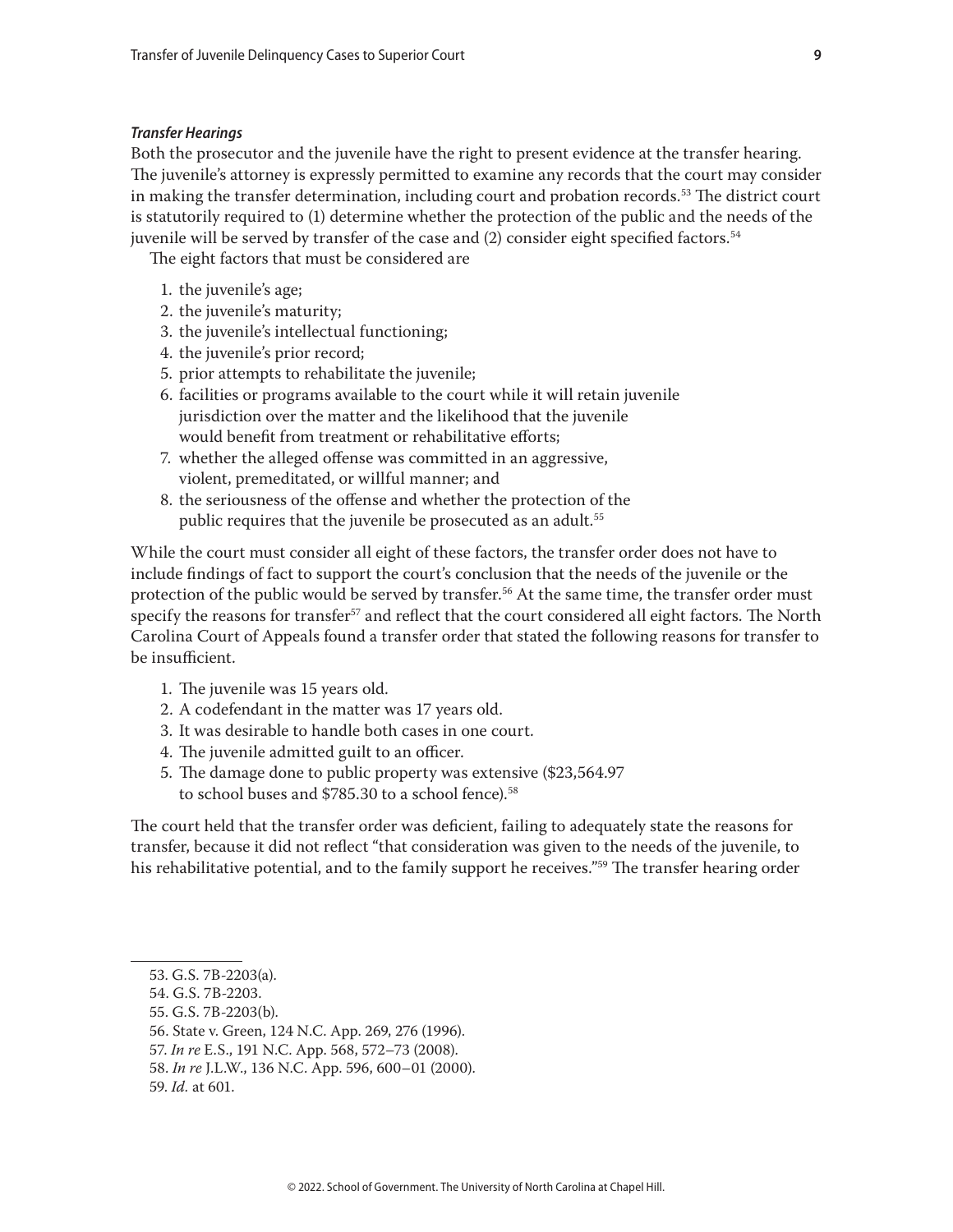<span id="page-9-0"></span>form provided by the North Carolina Administrative Office of the Courts, AOC-J-442, includes a blank box in which the reasons for transfer should be included.<sup>60</sup>

If the court decides not to transfer the case to superior court, a separate adjudicatory hearing on the petition must occur in juvenile court.<sup>61</sup> The adjudicatory hearing may occur immediately following the transfer hearing, or it may be scheduled by the court at the conclusion of the transfer hearing.<sup>62</sup> The adjudicatory hearing may also be continued for good cause.<sup>63</sup>

# **Procedure when Transfer Is Ordered**

## **Conditions of Pretrial Release**

Once an order of transfer is entered, the juvenile has a right to pretrial release under Article 26 of the North Carolina Criminal Procedure Act.<sup>64</sup> Therefore, the district court must determine the conditions of pretrial release. The court must impose at least one of the following conditions:

- 1. release on written promise to appear,
- 2. release on unsecured appearance bond,
- 3. placement in the custody of a designated person or organization agreeing to supervise the youth,
- 4. release on a secured appearance bond, or
- 5. house arrest with electronic monitoring.65

The court must impose one of the first three conditions unless it finds that such release (1) will not ensure the appearance of the youth (now the defendant) as required, (2) will pose a danger of injury to any person, or (3) is likely to result in destruction of evidence, subornation of perjury, or intimidation of potential witnesses.<sup>66</sup> If the court makes any of these findings, then either release on a secured appearance bond or house arrest with electronic monitoring must be ordered.<sup>67</sup> Courts are required to take several factors into consideration when determining conditions for pretrial release, on the basis of available information, including

- the nature and circumstances of the offense charged;
- the weight of the evidence against the youth;
- the youth's family ties, employment, financial resources, character, and mental condition;
- whether the youth is intoxicated to such a degree that the youth would be endangered by being released without supervision;
- the length of the youth's residence in the community;
- the youth's record of convictions;

67. *Id*.

<sup>60.</sup> Form AOC-J-442 is available at [https://www.nccourts.gov/assets/documents/forms/j442-en.pdf?jV](https://www.nccourts.gov/assets/documents/forms/j442-en.pdf?jVUJC6XXFuDhOEO18IBR13CaKc3yYdV0) [UJC6XXFuDhOEO18IBR13CaKc3yYdV0](https://www.nccourts.gov/assets/documents/forms/j442-en.pdf?jVUJC6XXFuDhOEO18IBR13CaKc3yYdV0) (last visited September 30, 2021).

<sup>61.</sup> G.S. 7B-2203(d).

<sup>62.</sup> *Id*.

<sup>63.</sup> *Id*.

<sup>64.</sup> G.S. 7B-2204 (providing that upon entry of an order of transfer, the juvenile has a right to pretrial release as provided in G.S. 15A-533 and G.S. 15A-534); G.S. 7B-2603(b) (same).

<sup>65.</sup> G.S. 15A-534(a). If house arrest with electronic monitoring is ordered, a secured bond must also be imposed.

<sup>66.</sup> G.S. 15A-534(b).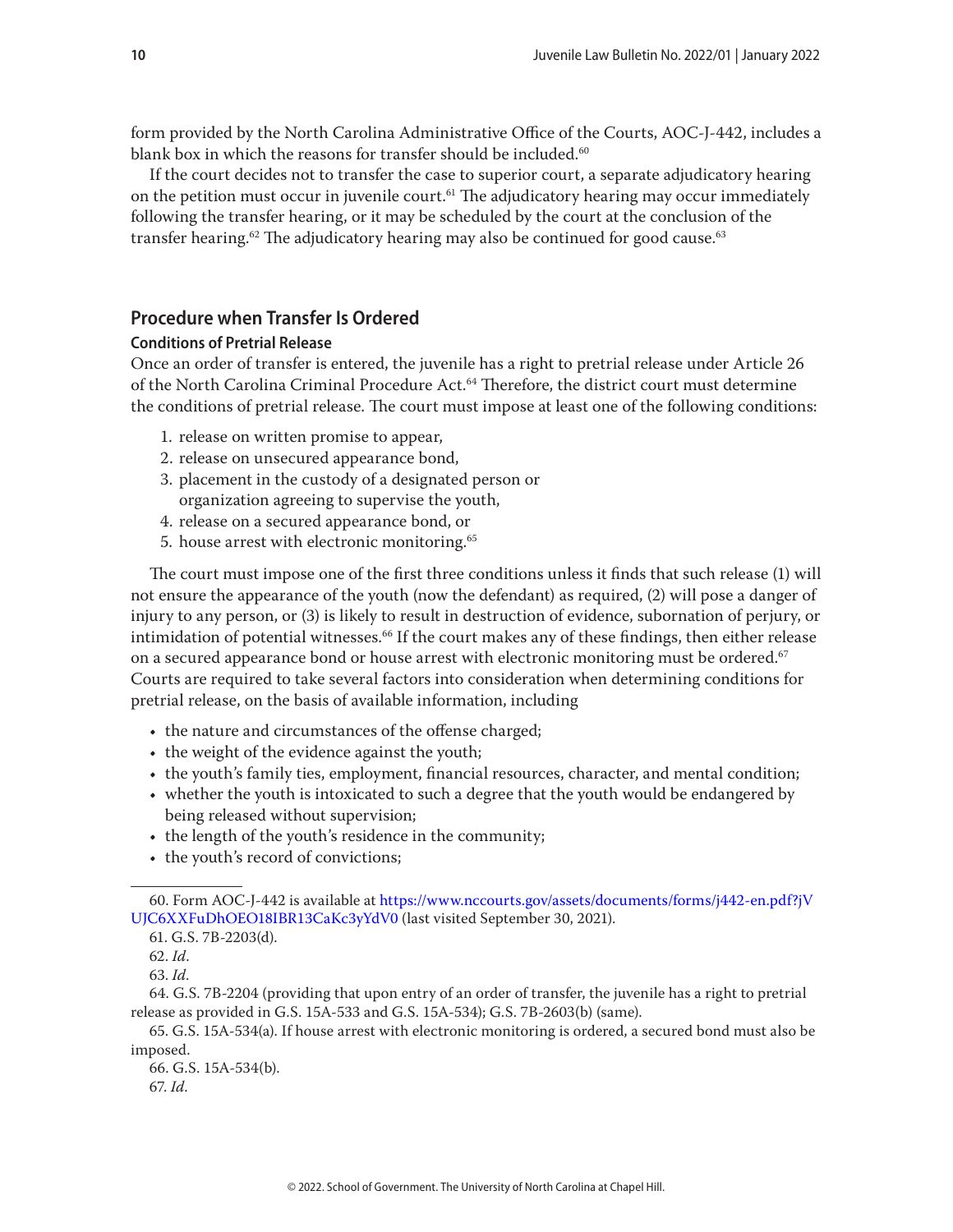- <span id="page-10-0"></span>• the youth's history of flight to avoid prosecution or failure to appear at court proceedings; and
- any other evidence relevant to the issue of pretrial release.<sup>68</sup>

The Criminal Procedure Act contains several additional provisions regarding determining conditions of pretrial release that apply to specific charges, such as capital offenses<sup>69</sup> and domestic violence offenses,<sup>70</sup> and specific situations, such as previous failures to appear.<sup>71</sup> For more detailed information on the additional restrictions and requirements related to determining conditions of pretrial release, see *Criminal Proceedings Before North Carolina Magistrates*72 and the *North Carolina Superior Court Judges' Benchbook*. 73

The court is required to issue an order that details the conditions for pretrial release. Form AOC-CR-922 should be used for this purpose after the court orders the case transferred.74 The order must also inform the defendant of the penalties associated with violation of the conditions in the order and that arrest will be ordered immediately upon any violation.75

#### **Fingerprinting and DNA Sample**

The Juvenile Code requires fingerprinting of the youth and submission of those fingerprints to the State Bureau of Investigation when jurisdiction is transferred to superior court.76 The Juvenile Code also requires the taking of a DNA sample from the youth once the case is transferred if the charged offense is one that falls within the mandate for DNA sample collection in the Criminal Procedure Act.77

#### **Addressing Counsel for the Juvenile**

Transfer of a case has implications for appointment of counsel to represent the juvenile. The case begins as a juvenile matter and, therefore, counsel must be appointed under G.S. 7B-2000 unless counsel is retained for the juvenile. Under the Juvenile Code, juveniles are "conclusively presumed to be indigent," and there is therefore no need for an affidavit of indigency.78

When a delinquency case is transferred to superior court, it is no longer governed by provisions of the Juvenile Code. Therefore, the original counsel appointment that was made under G.S. 7B-2000 no longer applies. The case becomes a criminal matter once transfer is ordered, and the law governing the appointment of counsel in criminal cases now applies to the case.

72. Jessica Smith, Criminal Proceedings Before North Carolina Magistrates 27–37 (UNC School of Government, 2014)

73. Jessica Smith, *Pretrial Release*, *in* North Carolina Superior Court Judges' Benchbook (UNC School of Government, Apr. 2015), [https://benchbook.sog.unc.edu/criminal/pretrial-release.](https://benchbook.sog.unc.edu/criminal/pretrial-release)

74. Form AOC-CR-922 is available at [https://www.nccourts.gov/assets/documents/forms/cr922\\_0.pdf?](https://www.nccourts.gov/assets/documents/forms/cr922_0.pdf?7kndZsMih2oH5hlctS4bekuCxVl6TxLv) [7kndZsMih2oH5hlctS4bekuCxVl6TxLv](https://www.nccourts.gov/assets/documents/forms/cr922_0.pdf?7kndZsMih2oH5hlctS4bekuCxVl6TxLv) (last visited December 20, 2021).

75. G.S. 15A-534(d).

76. G.S. 7B-2201(a).

77. G.S. 7B-2201(b); *see also* G.S. 15A-266.3A (DNA sample requirements under the state Criminal Procedure Act).

78. G.S. 7B-2000(b).

<sup>68.</sup> G.S. 15A-534(c).

<sup>69.</sup> G.S. 15A-533(c).

<sup>70.</sup> G.S. 15A-534.1.

<sup>71.</sup> G.S. 15A-534(d1).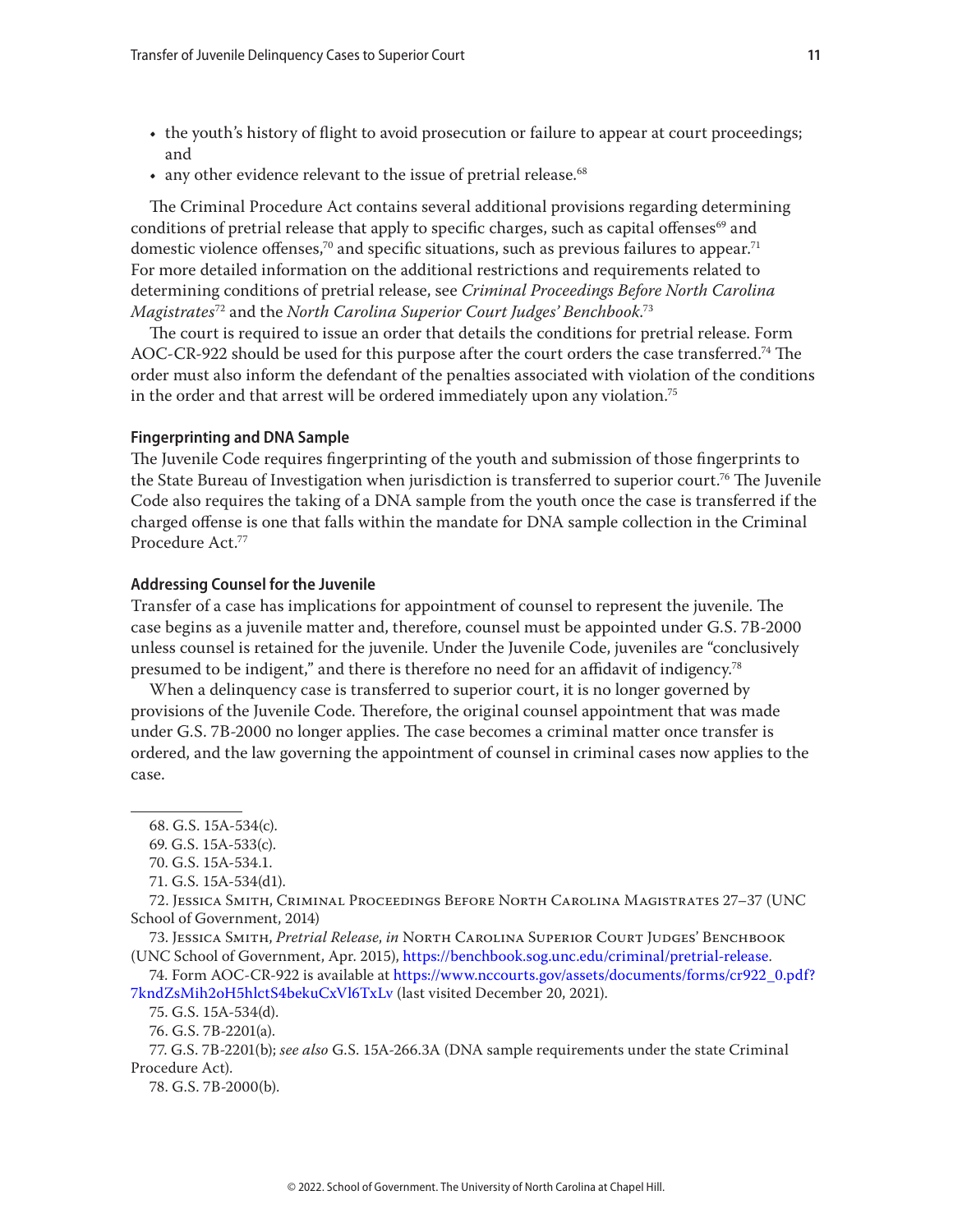<span id="page-11-0"></span>Indigent criminal defendants accused of felony offenses are guaranteed the right to counsel.79 Because a juvenile matter can only be transferred to superior court if it includes a felony offense, every transferred case will fall under this guarantee.

Unlike delinquency proceedings, indigency must be shown in order to qualify for appointed counsel in criminal matters. Under G.S. 7A-450(a), a person is indigent when that person "is financially unable to secure legal representation and to provide all other necessary expenses of representation in an action or proceeding enumerated in this Subchapter." While it is difficult to imagine a circumstance in which a juvenile would not meet the requirements of this definition, and it can be reasonably argued that the presumption of juvenile indigence may also apply in a criminal matter, indigency should be determined in order to appoint counsel once the case becomes a criminal matter. This is a determination that is specific to the juvenile and does not include consideration of the resources of the parent, guardian, or custodian.

The Juvenile Code does not expressly mandate that appointment of counsel be addressed immediately following transfer. However, the time immediately following transfer is critical because there is a time-limited window for appeal of the transfer order (discussed below), and the juvenile is newly eligible for conditions of pretrial release. Given the critical nature of this time period, the changing legal foundation for the appointment of counsel, and the varying ways that indigent defense is structured across North Carolina, it is sound practice for the court to address appointment of counsel immediately after ordering the transfer of the case.<sup>80</sup>

## **Remand to District Court and Expungement**

The Juvenile Code allows a transferred case to be remanded to district court to be handled as a juvenile matter if the alleged offense occurred when the juvenile was 16 or older.<sup>81</sup> The superior court must remand the case when the prosecutor and the juvenile's attorney file a joint motion for remand.<sup>82</sup> There is no requirement beyond the filing of the joint motion. The superior court does not have discretion regarding the remand; once the joint motion is filed, the case must be remanded to district court. Form AOC-CR-291 should be used to order the remand.<sup>83</sup>

The Juvenile Code also requires the expungement of the superior court record when the case is remanded.<sup>84</sup> This includes expunction of any DNA record or profile included in the state DNA

<sup>79.</sup> G.S. 7A-451; *see also* Gideon v. Wainwright, 372 U.S. 335 (1963); State v. Mays, 14 N.C. App. 90 (1972).

<sup>80.</sup> Rule 1.7 of the IDS Rules for the Continued Delivery of Services in Non-capital Criminal and Noncriminal Cases at the Trial Level obligates appointed counsel to represent the client through judgment at the trial level, to discuss the right to appeal with the client, and to either file notice of an appeal or represent the client until the time for providing notice of appeal expires. While this rule is not directly applicable to delinquency proceedings, the attorney appointed in the delinquency proceeding may have an obligation to ensure that the juvenile is able to exercise the right to appeal the transfer order. Attorneys may want to consider providing verbal notice of appeal in court following transfer in order to meet any such obligation.

<sup>81.</sup> G.S. 7B-2200.5(d).

<sup>82.</sup> *Id*.

<sup>83.</sup> Form AOC-CR-291 is available at [https://www.nccourts.gov/assets/documents/forms/cr291\\_0.pdf?](https://www.nccourts.gov/assets/documents/forms/cr291_0.pdf?wzR5xGJj4SpBiIm0JKU9kdQYBkUk.S9) [wzR5xGJj4SpBiIm0JKU9kdQYBkUk.S9](https://www.nccourts.gov/assets/documents/forms/cr291_0.pdf?wzR5xGJj4SpBiIm0JKU9kdQYBkUk.S9) (last visited September 30, 2021).

<sup>84.</sup> G.S. 7B-2200.5(d), 15A-145.8.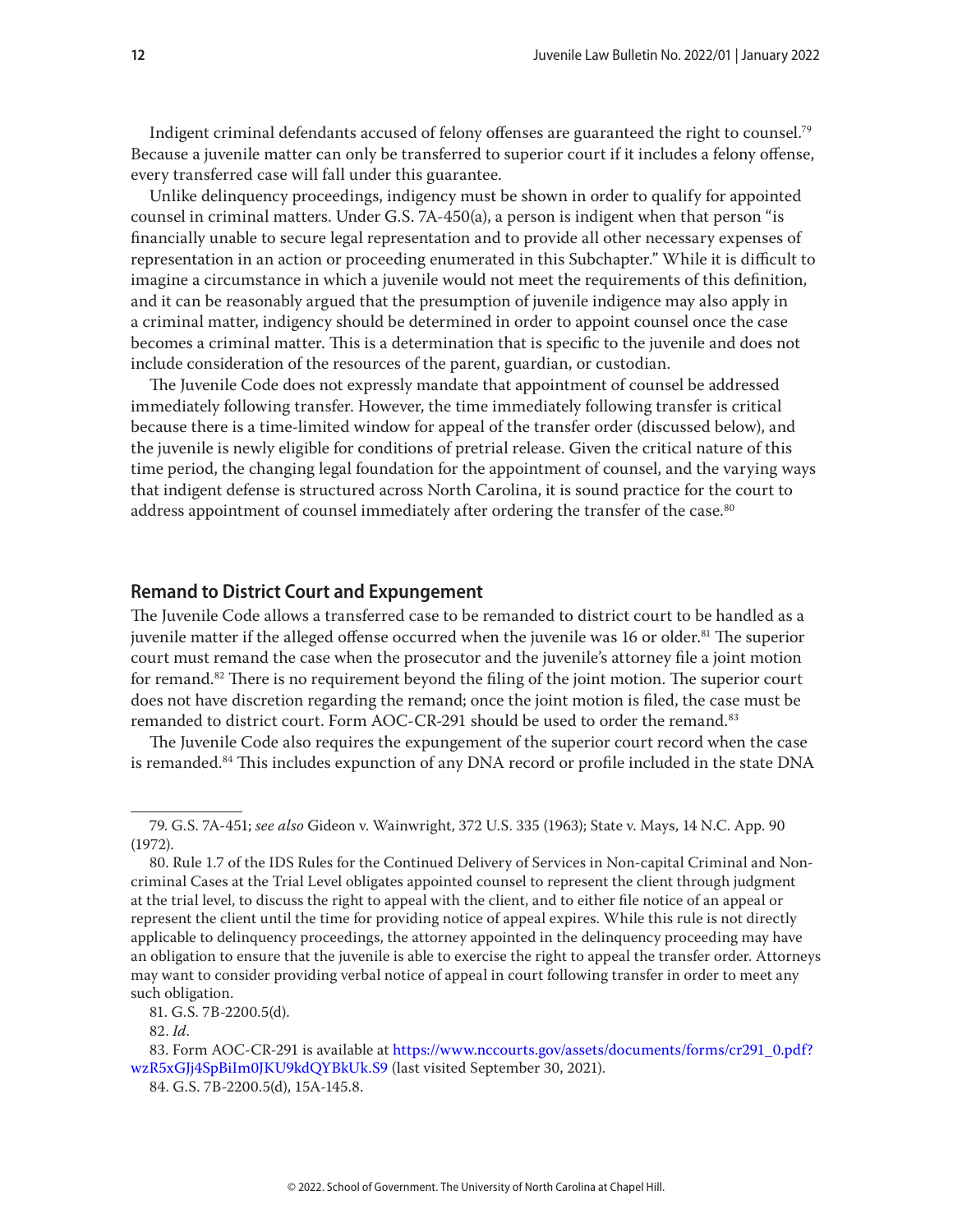<span id="page-12-0"></span>database and any DNA sample stored in the state DNA databank as a result of the remanded charges.85 The clerk must send a certified copy of the expungement order to

- 1. the juvenile;
- 2. the juvenile's attorney;
- 3. the Administrative Office of the Courts;
- 4. the sheriff, chief of police, or other arresting agency;
- 5. the Division of Motor Vehicles, when applicable;
- 6. any state or local agency identified by the petition as bearing record of the expunged offense;
- 7. the Department of Public Safety, Combined Records Section; and
- 8. the State Bureau of Investigation.<sup>86</sup>

Each agency that receives a certified copy must delete any public records made as a result of the remanded charges.87 AOC-CR-291 includes an order for expungement to be used when ordering remand.88

#### **Confinement Orders and the Remand Process**

When a case is transferred, it shifts from being under juvenile jurisdiction, subject to the Juvenile Code, to being under superior court jurisdiction, subject to the criminal law. Before transfer, if the juvenile is confined, it is pursuant to a secure custody order issued under the Juvenile Code.89 As discussed previously, when transfer is ordered, the case becomes subject to the laws governing criminal actions, so the juvenile has the same right to conditions of pretrial release as any other defendant in a criminal proceeding.<sup>90</sup> Therefore, the secure custody order issued under the Juvenile Code is no longer valid and any confinement must be ordered in accordance with G.S. 15A-533 and G.S. 15A-534.91

When a case is remanded, jurisdiction (and therefore the applicable law) shifts again. The case leaves the jurisdiction of superior court, the criminal law no longer applies, and the case is again subject to the Juvenile Code. As a result, the juvenile can no longer be confined pursuant to conditions of pretrial release set under the criminal law. Instead, any confinement can once again be ordered only via a secure custody order issued in accordance with the Juvenile Code.

On December 1, 2019, when the remand provision took effect, the jurisdictional shift that occurs at remand made the issuance of a secure custody order necessary for continued confinement following remand.<sup>92</sup> However, there was no statutory provision that authorized the superior court to issue a secure custody order. Session Law 2021-123 provided express authority to allow the superior court to issue a secure custody order under the Juvenile Code when remanding a case.<sup>93</sup> A hearing in district court to determine the need for continued secure custody must be held no more than ten calendar days after the superior court issues a secure

<sup>85.</sup> G.S. 15A-145.8(b).

<sup>86.</sup> G.S. 15A-145.8(d), -150(b).

<sup>87.</sup> G.S. 15A-145.8(d).

<sup>88.</sup> See note 83, above.

<sup>89.</sup> G.S. 7B-1904.

<sup>90.</sup> G.S. 7B-2204.

<sup>91.</sup> *Id*.

<sup>92.</sup> S.L. 2019-186, § 8.(a).

<sup>93.</sup> S.L. 2021-123, § 3.(a)–(d).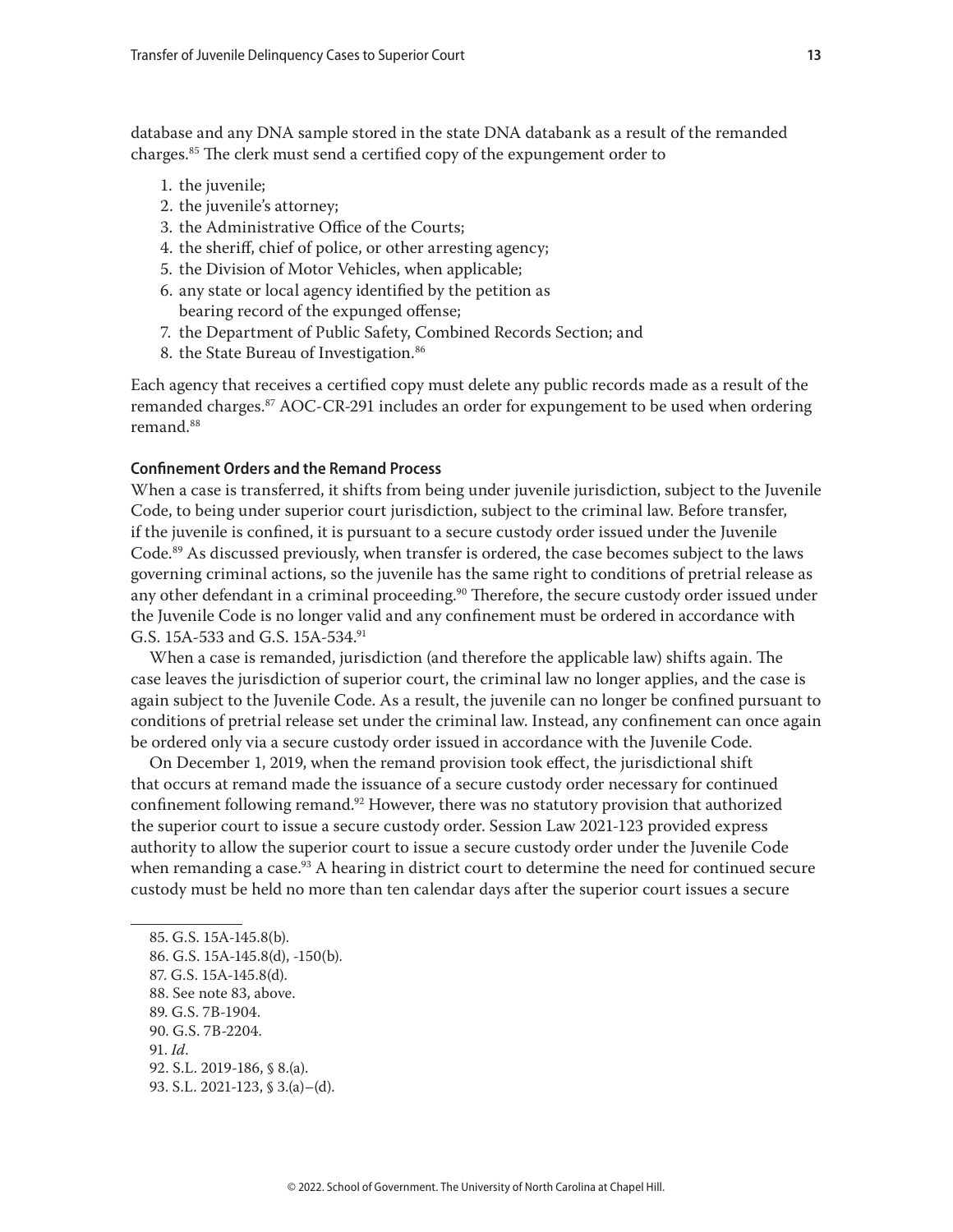<span id="page-13-0"></span>custody order on remand.<sup>94</sup> That hearing cannot be continued or waived.<sup>95</sup> If the juvenile remains in secure custody after this initial hearing, ongoing secure custody hearings must be held every thirty days (unless the juvenile requests to hold the hearings every ten days, and the court finds good cause).<sup>96</sup> These ongoing hearings may be waived with the consent of the juvenile.<sup>97</sup>

# **Place of Confinement in Transfer Cases**

Secure custody for any youth under juvenile jurisdiction must be in a juvenile detention facility.<sup>98</sup> Therefore, juveniles who are subject to transfer must be held in juvenile detention, and not jail, while their case is under juvenile jurisdiction. This is generally true even if the juvenile is 18 or older.99

Once a case is transferred to superior court, the place of confinement depends on the age of the youth who is now a defendant in a criminal proceeding. As previously described, youth can be confined following transfer until they satisfy conditions of pretrial release set by the court in the criminal case. If a youth under the age of 18 is confined, the youth must remain in a juvenile detention facility.100 Once the juvenile reaches the age of 18, the juvenile must be transported by Juvenile Justice to the custody of the sheriff for the county where the charges arose for confinement in the county jail.<sup>101</sup>

#### **Posting Bond While in a Juvenile Detention Facility**

Youth who have cases under superior court jurisdiction following transfer must be afforded the opportunity to post bond if they are confined pursuant to a secured bond. This can become very complicated when the place of confinement is a juvenile detention facility. Juvenile detention facilities lack the personnel and systems necessary to process bonds, which are not part of the juvenile justice system.

Geography may also present a challenge. Not every county has a juvenile detention facility. A youth may therefore have a criminal case pending in one county and be confined in a juvenile detention facility in another county. This creates practical barriers related to the actual processing of the bond as well as the physical release of the youth. The bond must be posted in the county where the criminal matter is pending, rather than the county where the juvenile is

95. *Id*.

99. *But see* G.S. 7B-1905(d) (providing that if secure custody is ordered for any person age 18 or older over whom the court did not obtain juvenile jurisdiction before that person aged out of juvenile jurisdiction, the person may be temporarily detained in the county jail); G.S. 7B-1901(d) (providing that if secure custody is ordered for a person 21 or older over whom the court did not obtain juvenile jurisdiction before that person aged out of juvenile jurisdiction, the person must be temporarily detained in the county jail).

100. G.S. 7B-2204(a). 101. G.S. 7B-2204(c).

<sup>94.</sup> G.S. 7B-1906(b2).

<sup>96.</sup> G.S. 7B-1906(b1)–(b2).

<sup>97.</sup> G.S. 7B-1906(b1).

<sup>98.</sup> G.S. 7B-1905(b).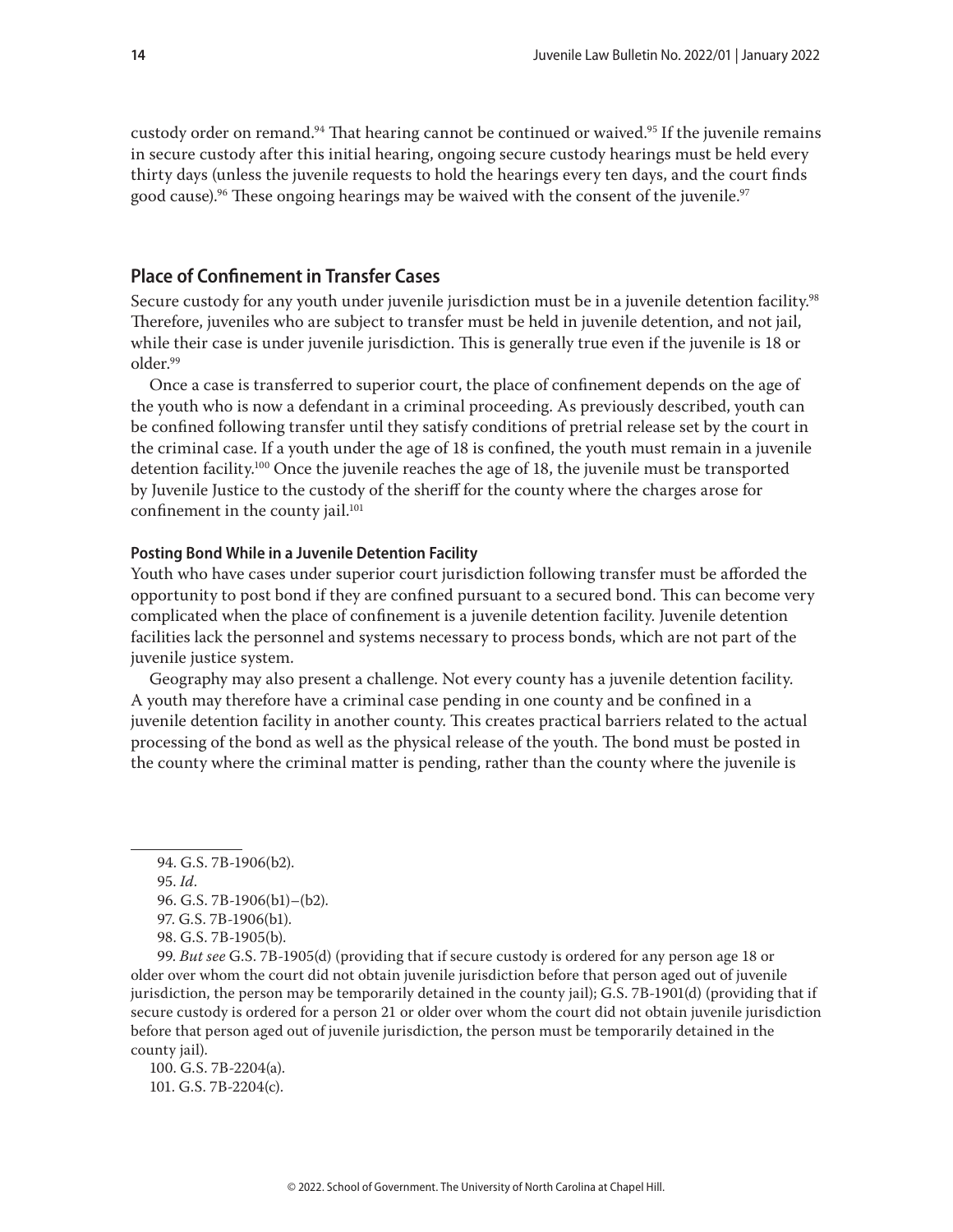<span id="page-14-0"></span>confined. The posting of the bond must be communicated to the juvenile detention facility. Once released, the youth must be transported back to the youth's home, which may be far from the facility.

Release of these youth following posting of a bond is also complicated because they are minors and therefore must be released to an adult. This is reflected in the Juvenile Code provisions that address pretrial release following transfer. G.S. 7B-2204(a) requires both that the court follow the provisions of G.S. 15A-533 and G.S. 15A-534 in determining conditions of pretrial release and that "[t]he release order shall specify the person or persons to whom the juvenile may be released." Release to a specified person may become challenging if the youth is being held in a facility that is far from home.

Finally, the process for these youth to post bond is complicated by federal law that requires sight and sound separation between minors and adult inmates. Many local procedures for satisfying conditions of pretrial release involve processing inside the jail where the youth is likely to come into contact with adult inmates. However, the Juvenile Justice and Delinquency Prevention Act requires sight and sound separation from adult inmates for any youth under 18 who is housed in a secure facility, regardless of whether the youth is being processed as a juvenile or as a defendant in the criminal system.102 The Act allows for a minor to be held in an adult jail for up to six hours for processing of the minor's release. If the jail is used to process release, the youth still must have no sight or sound contact with any adult inmate.<sup>103</sup> Therefore, any process used to post bond for youth housed in juvenile detention must comply with this requirement.

Localities need to develop procedures that allow youth to post bond while they are housed in a juvenile detention facility. This may include use of magistrates or very short-term use of jails where sight and sound separation are maintained.<sup>104</sup>

# **Appeal of Transfer Orders**

Under G.S. 7B-2603(a), juveniles have a right to appeal any orders transferring jurisdiction of their juvenile matters to the superior court. A juvenile has ten days from entry of the order of transfer in district court to give notice of appeal.<sup>105</sup> If notice is not given within ten days, the case proceeds as a superior court matter. If notice is given, the clerk must place the matter on the superior court docket, and the superior court must review the record of the transfer hearing within a reasonable time.<sup>106</sup>

#### **Preserving Confidentiality Pending Resolution of the Appeal**

Because it is possible that the superior court will remand the case to juvenile court for adjudication on a finding of an abuse of discretion, Rules of Recordkeeping 12.8.1 and 12.8.2 instruct clerks to include any appeal of a transferred case on the superior court calendar as an

105. G.S. 7B-2603(a).

<sup>102. 34</sup> U.S.C. § 11133(a)(11)(B)(i)(I) (effective Dec. 21, 2021).

<sup>103. 34</sup> U.S.C. § 11133(a)(13)(A).

<sup>104.</sup> For more information on posting bond while in juvenile detention, see Jacquelyn Greene, *Satisfying Conditions of Pretrial Release when in Juvenile Detention*, ON THE CIVIL SIDE, UNC SCH. OF Gov't Blog (Sept. 22, 2020), [https://civil.sog.unc.edu/satisfying-conditions-of-pretrial-release-when](https://civil.sog.unc.edu/satisfying-conditions-of-pretrial-release-when-in-juvenile-detention/) [-in-juvenile-detention/.](https://civil.sog.unc.edu/satisfying-conditions-of-pretrial-release-when-in-juvenile-detention/)

<sup>106.</sup> *Id*.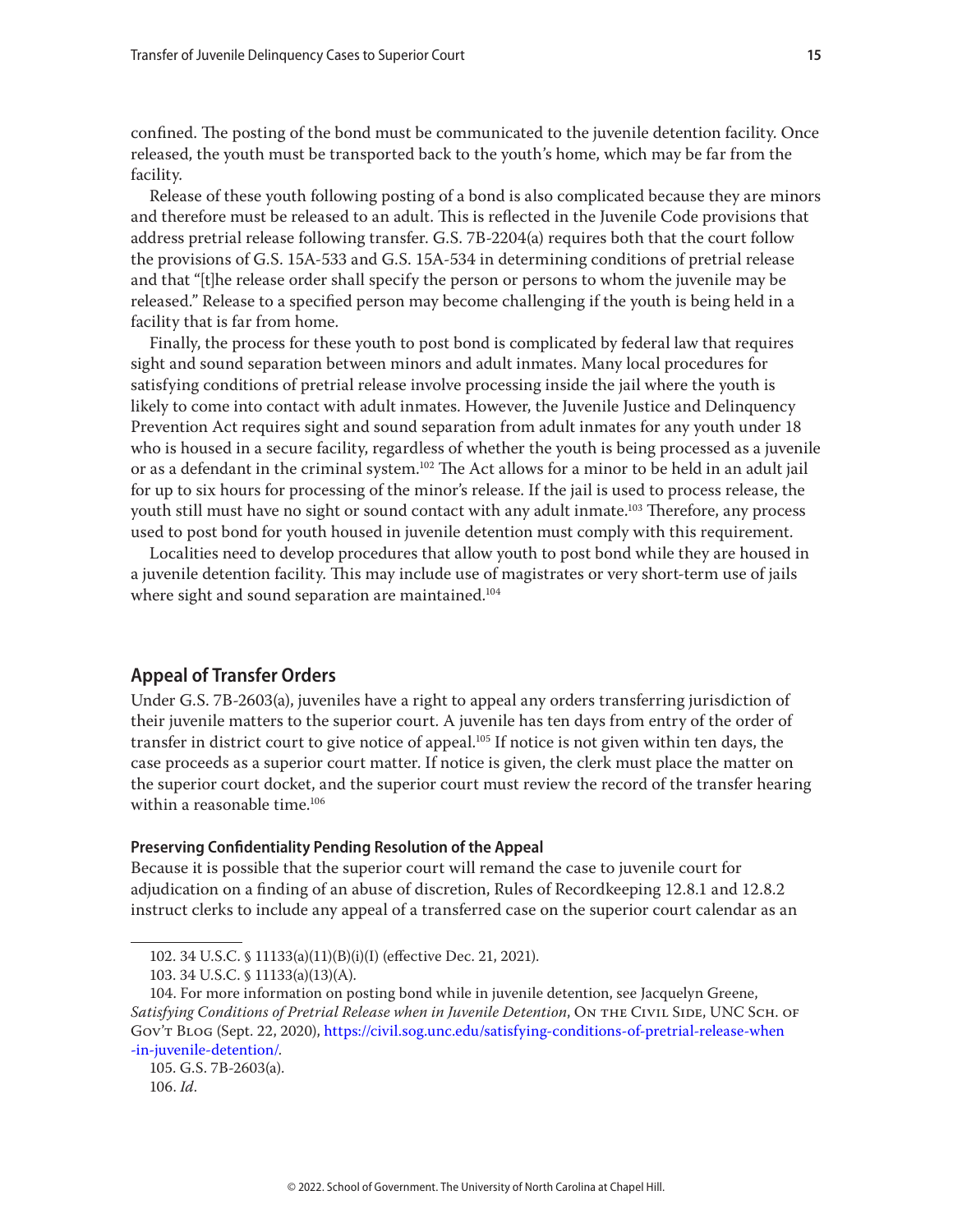<span id="page-15-0"></span>add-on hearing/case using "In the Matter of" and the JB file number (the file number assigned in the juvenile matter).107 The title of the case is to be listed only as "Appeal of Transfer." The rules prohibit the clerk from entering the juvenile's name or charges on the calendar. This process protects the juvenile's confidentiality if the case returns to district court as a juvenile matter.

Rules of Recordkeeping 12.8.1 and 12.8.2 also instruct clerks not to enter the case into the Automated Criminal Information System before the appeal is resolved. This is another safeguard built in to maintain the matter's confidentiality should the case be remanded to district court as a juvenile matter.

While the clerk must be careful to protect juvenile confidentiality during this period, the case is a criminal matter under the jurisdiction of the superior court as soon as the district court enters the order of transfer to superior court.<sup>108</sup> There is no statutorily provided lag time in superior court jurisdiction. This means that any forms used in the case after the transfer order is entered must be criminal forms. Those forms use a CRS number. For example, the form that is to be used to set conditions of pretrial release after transfer is ordered, form AOC-CR-922, Release Order for Juvenile Transferred to Superior Court for Trial, is a criminal form. As the matter is now a criminal matter under superior court jurisdiction, that form should use a CRS number and not the JB number assigned to the juvenile matter. The CRS number should be manually generated for use in the case once transfer is ordered. If an indictment is used to trigger transfer of the case, the CRS number may also be needed for the indictment process.

It is important to note that any criminal paperwork generated following transfer to superior court should be held in a secure location, such as a locked cabinet, during the ten-day period to give notice of appeal and during the pendency of any appeal. Keeping the paper file that is created during this time out of public view is another protection of confidentiality, should the case be remanded to district court as a juvenile matter.

There are several practical implications that stem from criminal, superior court jurisdiction over cases during the appeal period. For example, if conditions of pretrial release need to be revisited during this time, that issue should be heard by the superior court. If the youth violates a condition of pretrial release and needs to be apprehended by law enforcement during this time, criminal procedure provides the appropriate process (although the place of confinement for any youth under age 18 remains juvenile detention, as discussed previously). If there is a change of attorney during this timeframe, the rules related to appointment of counsel in criminal matters apply. The superior court may want to consider closing the courtroom if there is a need to hear motions in a case during the ten-day appeal period or when an appeal of a transfer order is pending in order to preserve confidentiality until the appeal is resolved.

#### **Standard of Review on Appeal**

G.S. 7B-2603(a) provides that when an appeal of the transfer order is entered, the superior court must "review the record of the transfer hearing for abuse of discretion by the juvenile court in the issue of transfer." The North Carolina Court of Appeals explained how the abuse of discretion standard is to be applied, stating that

[a] superior court reviewing an appeal of a transfer order may not . . . re-weigh the evidence, decide which factors are more important, and reverse the district court on that basis, as the superior court did here. Put simply, a superior court

<sup>107.</sup> N.C. Admin. Off. of the Cts., Rules of Recordkeeping, r. 12.8.1, 12.8.2. 108. G.S. 7B-2203(c).